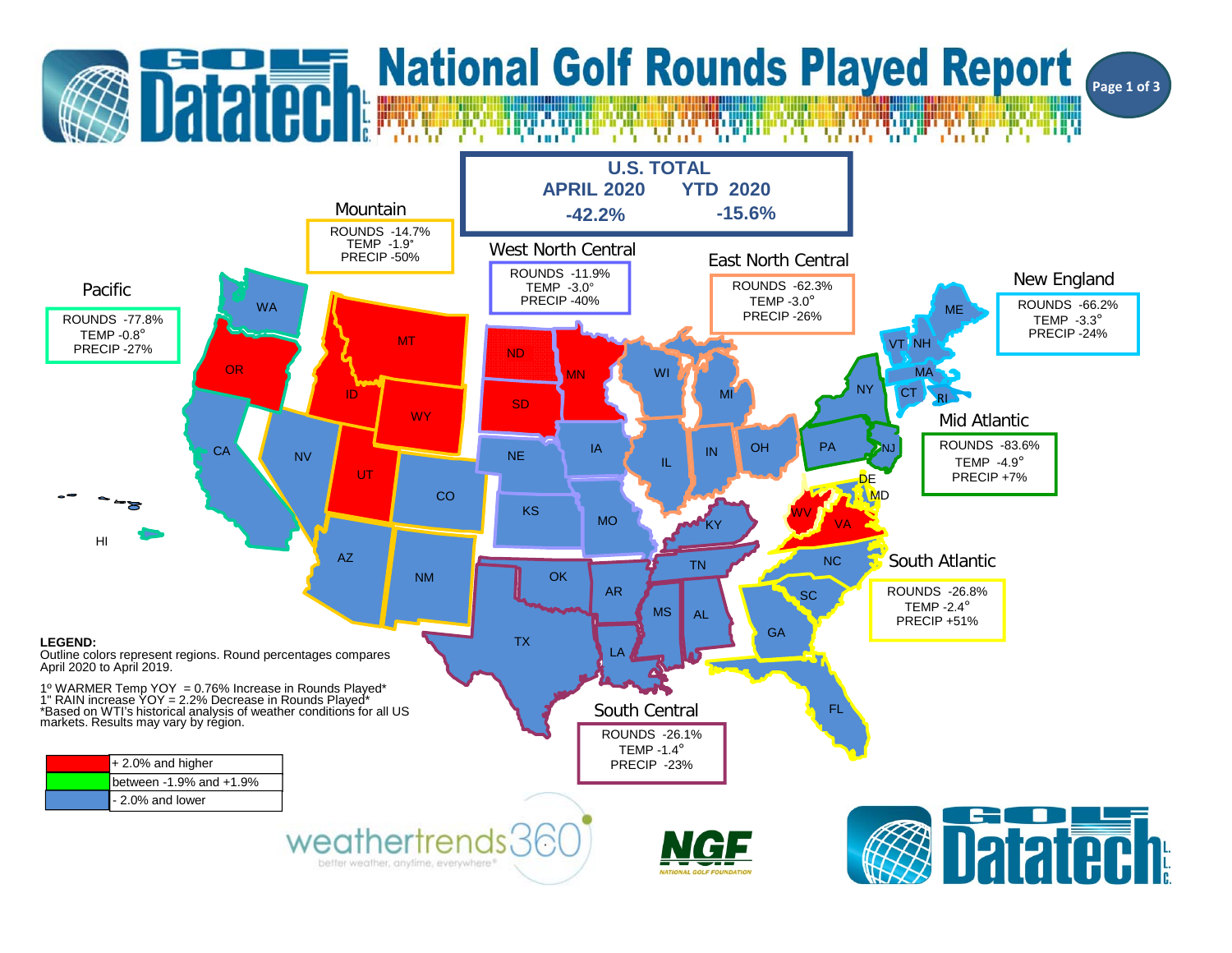## **Datated Report**<br>Datated Report

**Page 2 of 3**

|                           | <b>APRIL</b> | <b>YTD</b> | <b>APRIL 2020</b>                  |           |            |                       | <b>APRIL</b> | <b>YTD</b> |
|---------------------------|--------------|------------|------------------------------------|-----------|------------|-----------------------|--------------|------------|
| <b>PACIFIC</b>            | $-77.8%$     | $-24.5%$   |                                    |           |            | <b>SOUTH ATLANTIC</b> | $-26.8%$     | $-8.2%$    |
| CA                        | $-82.4%$     | $-23.7%$   |                                    | APRIL :   | <b>YTD</b> | DE, DC, MD            | $-79.9%$     | $-35.0%$   |
| Los Angeles               | $\star$      | $\star$    | <b>UNITED STATES</b>               | $-42.2%$  | $-15.6%$   | Washington/Baltimore  | $\star$      |            |
| <b>Orange County</b>      |              | $\star$    | <b>PUBLIC ACCESS</b>               | $-47.9%$  | $-19.4%$   | FL.                   | $-29.0%$     | $-5.9%$    |
| Palm Springs              |              | $\star$    | <b>PRIVATE</b>                     | $-20.6%$  | $-2.2%$    | Jacksonville          |              |            |
| Sacramento                |              | $\star$    |                                    |           |            | Orlando               |              |            |
| San Diego                 |              | $\star$    | <b>EAST NORTH CENTRAL</b>          | $-62.3%$  | $-47.2%$   | Tampa                 |              |            |
| San Francisco/Oakland     |              | $\star$    | IL.                                | $-100.0%$ | $-77.9%$   | Palm Beach            |              |            |
| HI                        | $-89.5%$     | $-31.5%$   | Chicago                            | $\star$   |            | Naples/Ft Myers       |              |            |
| <b>OR</b>                 | 14.3%        | 8.2%       | IN                                 | $-18.6%$  | $-6.2%$    | Miami/Ft.Lauderdale   |              |            |
| Portland                  |              | $\star$    | MI                                 | $-79.3%$  | $-60.0%$   | GA                    | $-5.9%$      | $-6.3%$    |
| <b>WA</b>                 | $-100.0%$    | $-45.7%$   | Detroit                            | $\star$   | $\star$    | Atlanta               | $\star$      |            |
| Seattle                   |              |            | OH                                 | $-44.1%$  | $-30.8%$   | <b>NC</b>             | $-23.0%$     | $-12.3%$   |
|                           |              |            | Cincinnati                         |           |            | Greensboro/Raleigh    |              |            |
| <b>MOUNTAIN</b>           | $-14.7%$     | $-4.0%$    | Cleveland                          |           | $\star$    | <b>SC</b>             | $-45.1%$     | $-22.7%$   |
| AΖ                        | $-7.8%$      | $-2.7%$    | WI                                 | $-48.4%$  | $-51.9%$   | Charleston            |              |            |
| Phoenix                   |              |            |                                    |           |            | <b>Hilton Head</b>    |              |            |
| CO                        | $-26.8%$     | $-5.7%$    |                                    |           |            | <b>Myrtle Beach</b>   |              |            |
| Denver                    | $\star$      |            | <b>SOUTH CENTRAL</b>               | $-26.1%$  | $-5.9%$    | VA, WV                | 10.6%        | 18.5%      |
| ID, WY, MT, UT            | 25.2%        | 18.7%      | AL                                 | $-20.2%$  | $-15.0%$   |                       |              |            |
| <b>NM</b>                 | $-100.0%$    | $-41.0%$   | AR, LA, MS                         | $-26.1%$  | $-9.8%$    | <b>MID ATLANTIC</b>   | $-83.6%$     | $-52.4%$   |
| <b>NV</b>                 | $-81.8%$     | $-25.6%$   | OK                                 | $-52.0%$  | $-6.9%$    | <b>NJ</b>             | $-100.0%$    | $-58.2%$   |
| Las Vegas                 |              |            | KY, TN                             | $-23.6%$  | $-10.7%$   | <b>NY</b>             | $-53.2%$     | $-24.7%$   |
|                           |              |            | <b>TX</b>                          | $-24.1%$  | $-1.7%$    | New York City         | $\star$      |            |
| <b>WEST NORTH CENTRAL</b> | $-11.9%$     | 0.5%       | Dallas/Ft. Worth                   | $\star$   | $\star$    | PA                    | $-100.0%$    | $-74.3%$   |
| KS, NE                    | $-14.6%$     | 1.9%       | Houston                            | $\star$   | $\star$    | Philadelphia          |              |            |
| ND,SD                     | 31.4%        | 43.3%      | San Antonio                        |           |            | Pittsburgh            |              |            |
| <b>MN</b>                 | 3.9%         | $-2.4%$    |                                    |           |            |                       |              |            |
| Minneapolis/St.Paul       | $\star$      | $\star$    |                                    |           |            | <b>NEW ENGLAND</b>    | $-66.2%$     | $-44.6%$   |
| IA, MO                    | $-24.3%$     | $-5.3%$    |                                    |           |            | CT, MA, RI            | $-53.2%$     | $-31.1%$   |
| St Louis                  |              |            |                                    |           |            | <b>Boston</b>         |              |            |
| <b>Kansas City</b>        |              | $\star$    | Not reporting results at this time |           |            | ME, NH, VT            | $-100.0%$    | $-87.3%$   |

For more information contact Golf Datatech, golfroundsplayed@golfdatatech.com or call 407-944-4116 The percentages represent the differences in number of rounds played comparing April 2020 to April 2019